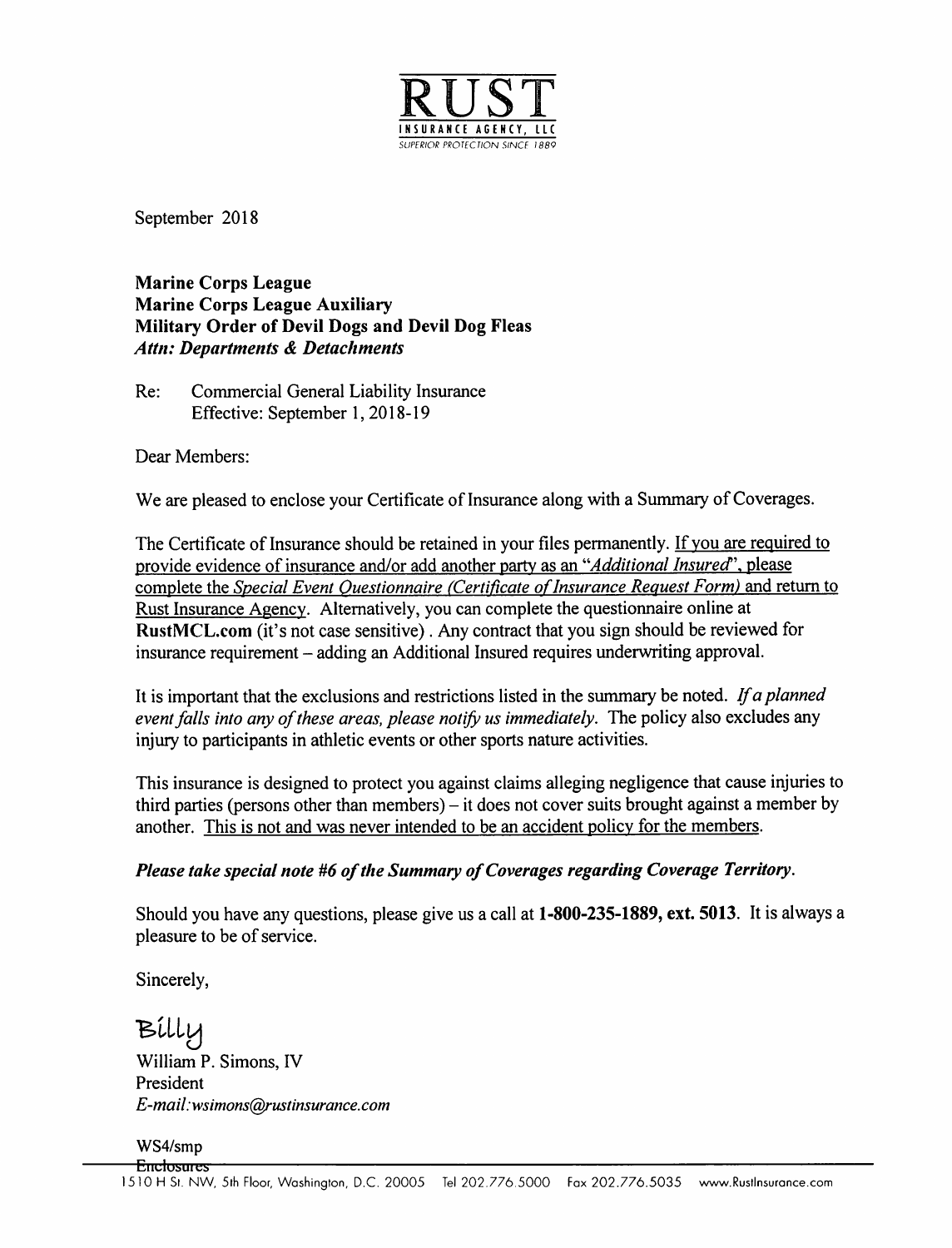### MARINE CORPS LEAGUE, INC. MARINE CORPS LEAGUE AUXILIARY, INC. MILITARY ORDER OF DEVIL DOGS AND DEVIL DOG FLEAS NATIONAL HEADQUARTERS, DEPARTMENTS AND DETACHMENTS

## SUMMARY OF COVERAGES

SEPTEMBER 1. <sup>2018</sup> To SEPTEMBER l. <sup>2019</sup>

#### COMMERCIAL GENERAL LIABILITY

TravelersInsurance Company, Policy No.660918X5830

- \$2,000,000. General Aggregate (Other than Products/Completed Operations)
- \$2,000,000. Products/Completed Operations Aggregate Limit
- \$1,000,000. Personal and Advertising Injury Limit
- \$1,000,000. Each Occurrence Limit
- \$ 500,000. Fire Damage Limit (any one fire)
- \$ 5,000. Medical Expense Limit (any one person)

# Including:

| - Host Liquor Liability       | - Members & Volunteers as Additional Insured |  |
|-------------------------------|----------------------------------------------|--|
| -Convention/Meeting Liability | - Temporary Landlord as Additional Insured   |  |
| Excluding:                    |                                              |  |
| - Professional Liability      | - Sports/Athletic Contests or Exhibitions    |  |
| - Liquor Liability/Parades    | - Mechanically Operated Amusement Devices    |  |
| - Abuse or Molestation        | - Nuclear Energy/Pollution/Asbestos          |  |
|                               |                                              |  |

- Contractual Liability
- Nuclear Energy/Pollution/Asbestos
- Bike-a-Thons/Fairs/Camivals/Concerts/Guns
- **Employment Related Practices**
- Workers' Compensation
- Automobile Liability
- Water Activities

**IMPORTANT:** The Certificate of Insurance issued to you should be retained permanently in your files as evidence of your coverage. If you are required to provide evidence of insurance and/or add another party as "Additional Insured" in the policy, please complete the "<u>Special Event Questionnaire/Certificate of Insurance Request Form</u>" and return to Rust Insurance Agency. Any contracts you sign must be reviewed for their insurance requirement – adding an Additional<br>Insured require underwriting approval. - Professional Liability - Sports/Athletic Contests or Exhibitions<br>
- Liquor Liability/Parades<br>
- Mechanically Operated Amusement Devices<br>
- Abuse or Molestation - Nuclear Energy/Pollution/Asbestos<br>
- Contractual Liability

# NOTES:

- 1. The limit of liability is shared by all departments, detachments and the National Headquarters.
- 2. Medical Expense coverage does not extend to members and volunteers nor does Members and Volunteers as Additional Insureds covers bodily injury to these individuals.
- 3. Certificate of Insurance should be obtained from anyone providing services to you (caterers, bus charters, contractors and other professional service providers). Request that the Marine Corps League is listed as an Additional Insured.
- 4. NO business contents or property coverage is provided to the departments & detachments.
- 5. This is a summary of the coverages provided. The actual coverage descriptions, conditions, and exclusions are in the original policy on file at the National Headquarters.
- 6. Coverage Territory: The United States of America (including its territories and possessions), Puerto Rico and Canada.<br>7. Events Automatically covered up to 150 attendees: Birthday Ball/Dinner Dances (1 per year per Deta
- Events Automatically covered up to 150 attendees: Birthday Ball/Dinner Dances (1 per year per Detachment), Toys for Tots Collections, Member/Family Picnics, Selling food at ball games/stadiums, Golf Tournament (as long as the course is providing the alcohol), Art/Craft Shows, Fairs/Antique Showd, Casino Night/Wine Tasting and events near the water.

The following require additional Underwriting to determine eligibilitv/charge from Travelers- Events that exceed 150 Attendees: Events where the MCL isserving alcohol to the public and Golf Tournament when MCL is providing alcohol.

EXCLUDED Events: MCL Sponsored Parades, Motorcycle Rides, Athletic Events (except for Golf Tournament) and events involving guns/firearms, ammunition, etc. used for demonstations, competitions, exhibition, or display. We can procuree other insurance for these events for \$175 minimum premium.

| FOR QUESTIONS OR ASSISTANCE, PLEASE CONTACT: | <b>RUST INSURANCE AGENCY, LLC</b><br>1510 H Street, NW, 5th Floor Washington, DC 20005<br>Attn: William P. Simons, IV<br>E-mail: billy@rustinsurance.com<br>Fax: (202) 776-5035<br>Tel: 202 776-5013 |
|----------------------------------------------|------------------------------------------------------------------------------------------------------------------------------------------------------------------------------------------------------|
|                                              | Toll Free: 1-800-235-1889, ext. 5013                                                                                                                                                                 |
|                                              |                                                                                                                                                                                                      |